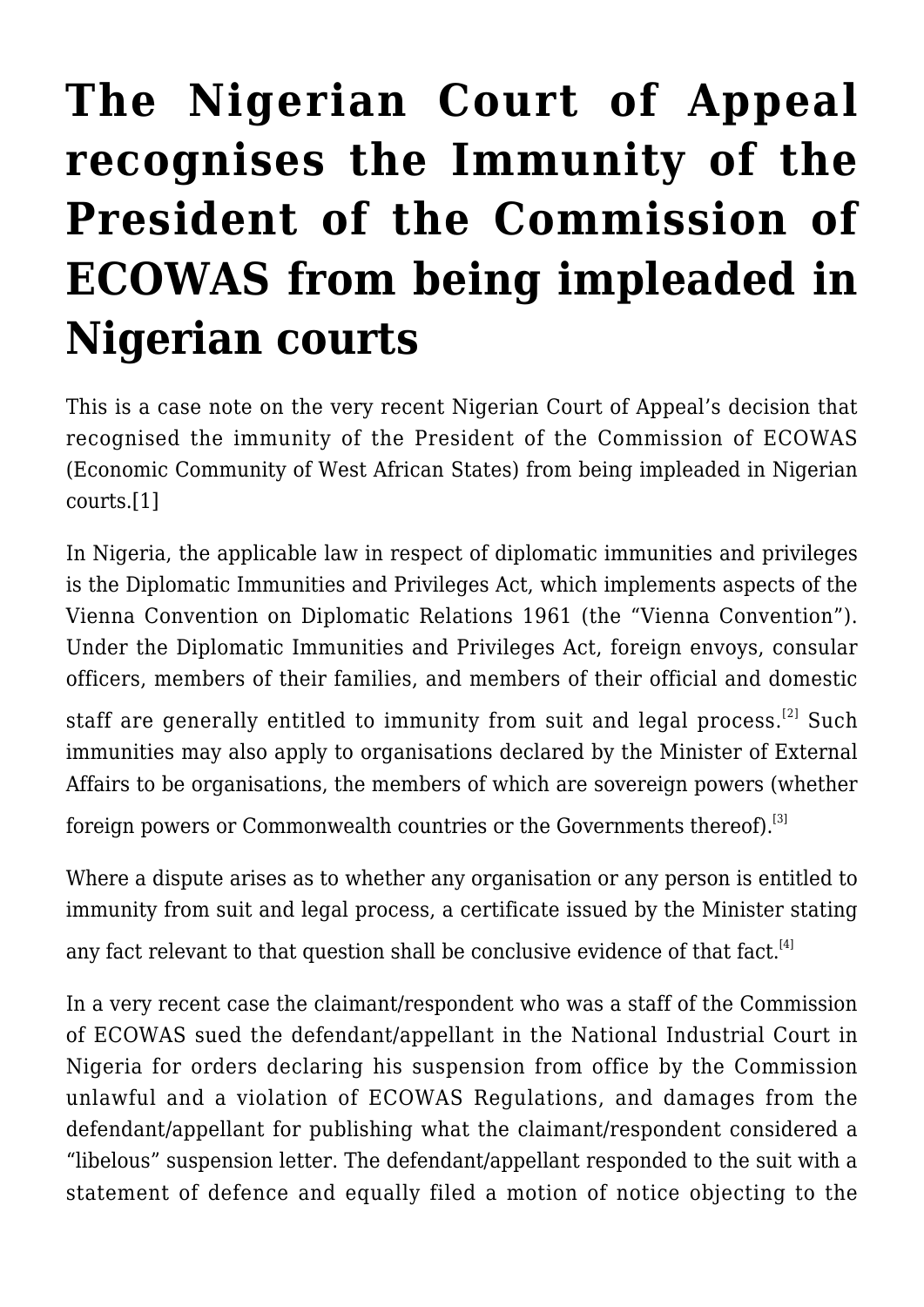jurisdiction of the National Industrial Court on grounds of diplomatic immunity he enjoys from proceedings in municipal courts of Nigeria by virtue of the Revised Treaty of ECOWAS, General Convention on Privileges and Immunities of ECOWAS and the Headquarters Agreement between ECOWAS and the Government of the Republic of Nigeria. He also placed reliance on Principles of Staff Employment and ECOWAS staff Regulations. In addition he attached a certificate from Nigeria's Minister of Foreign Affairs which acknowledged his diplomatic immunity.

<span id="page-1-1"></span><span id="page-1-0"></span>The trial court (Haastrup J) held that it had jurisdiction and dismissed the preliminary objection of the defendant/appellant. It relied on Section 254C (2[\)\[5\]](#page-4-1) of the 1999 Constitution (as amended in 2011) and Order 14A Rule 1 (1)[\[6\]](#page-4-2) of the National Industrial Court of Nigeria(Civil Procedure) Rules, 2017 to hold that the National Industrial Court had jurisdiction to resolve all employment matters in Nigeria, including cases that have an international element.

The Nigerian Court of Appeal unanimously allowed the appeal. Ugo JCA in his leading judgment held as follows:

"So this Certificate of the Minister of Foreign Affairs of Nigeria attached to the affidavit of Chika Onyewuchi in support of appellant's application/objection before the trial National Industrial Court for the striking out of the suit is sufficient and in fact conclusive evidence of the immunity claimed by appellant. That also includes the statement of the Minister in paragraph 2 of the same certificate that the ECOWAS Revised Treaty of 1993 was *"ratified by the Federal Republic of Nigeria on 1st July, 1994,"* thus, putting paid to the trial Judge's contention that appellant needed to prove that the said treaty was ratified by Nigeria for him to properly claim immunity.

Even Section 254C(2) of the 1999 Constitution of the Federal Republic of Nigeria which states that 'Notwithstanding anything to the contrary in this Constitution, the National Industrial Court shall have the jurisdiction and power to deal with any matter connected with or pertaining to the application of any international convention, treaty or protocol of which Nigeria has ratified relating to labour, employment, workplace, industrial relations or matters connected therewith,' does not by any means have the effect of conferring jurisdiction on the National Industrial Court over diplomats. In fact Section 254C(2) of the 1999 Constitution, as was correctly argued by Mr. Obi, only confers on the National Industrial Court power to apply international conventions, protocols and treaties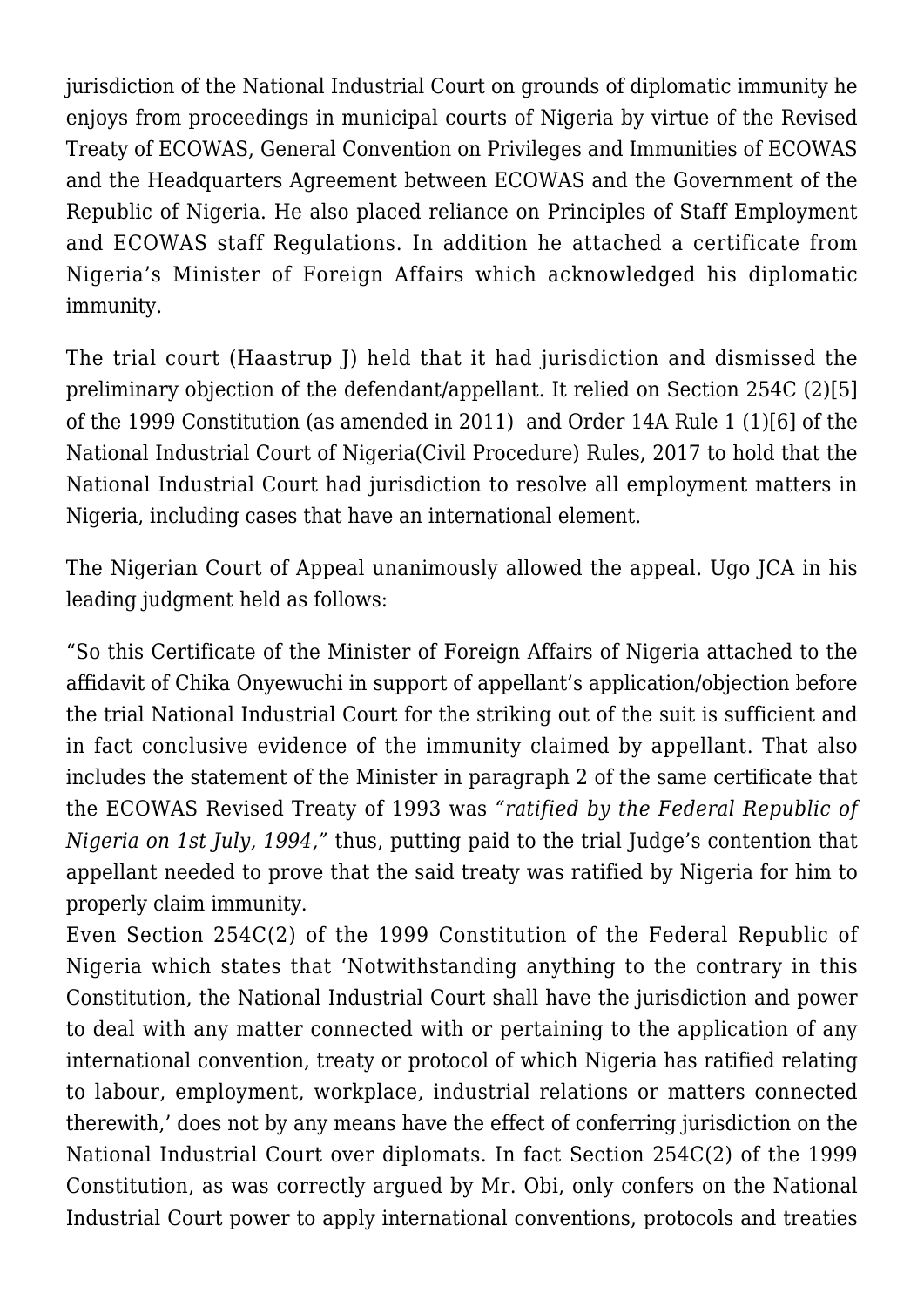ratified by Nigeria relating to labour, employment, workplace, industrial relations and matters connected therewith while exercising its jurisdiction over persons subject to its jurisdiction. Diplomats who enjoy immunity from Court processes from municipal Courts in Nigeria like the Respondent are not such persons. Incidentally, the apex Court in *African Reinsurance Corporation v. Abate Fantaye* (1986) 3 NWLR (PT 32) 811 in very similar circumstances conclusively put to rest this issue of immunity from proceedings in municipal Courts enjoyed by persons like appellant. That case was cited to the trial Judge so it is surprising that she did not make even the slightest reference to it in expanding her jurisdiction to appellant who has always insisted, correctly, on his immunity. In truth, the lower Court did not simply expound its jurisdiction but attempted to expand it too. A Court is competent when, among others, the subject matter of the case is within its jurisdiction and there is no feature in the case which prevents the Court from exercising its jurisdiction…

Appellant's diplomatic status and his consequent immunity from proceedings in the Courts of this country was such a feature that prevented the National Industrial Court from exercising jurisdiction over him and Suit No. NICN/ABJ/230/2019 of respondent; it was therefore wrong in holding otherwise and dismissing his preliminary objection…"[\[7\]](#page-4-3)

<span id="page-2-0"></span>Adah ICA in his concurring judgment held as follows:

"The Appellant, being an international organization enjoys immunity from suit and legal process, both by virtue of Section 11 and 18 of the 1962 Act, and Certificate issued by the Minister of External Affairs. Where a sovereign or International Organization enjoys immunity from suit and legal process, waiver of such immunity is not to be presumed against it. Indeed, the presumption is that there is no waiver until the contrary is established. Thus, waiver of immunity by a Sovereign or International Organization must be expressly and positively done by that Sovereign or International Organization.

In the instant case, the appellant from the record before the Court is an international organization. The Foreign Affairs Minister of Nigeria had given a certificate to indicate the immunity of the appellant. Exhibit CA issued by the Ministry of Foreign Affairs on 16th January, 2020 in paragraphs 2 and 3 thereof state as follows:

"2. The ministry of Foreign Affairs wishes to reaffirm the status of the ECOWAS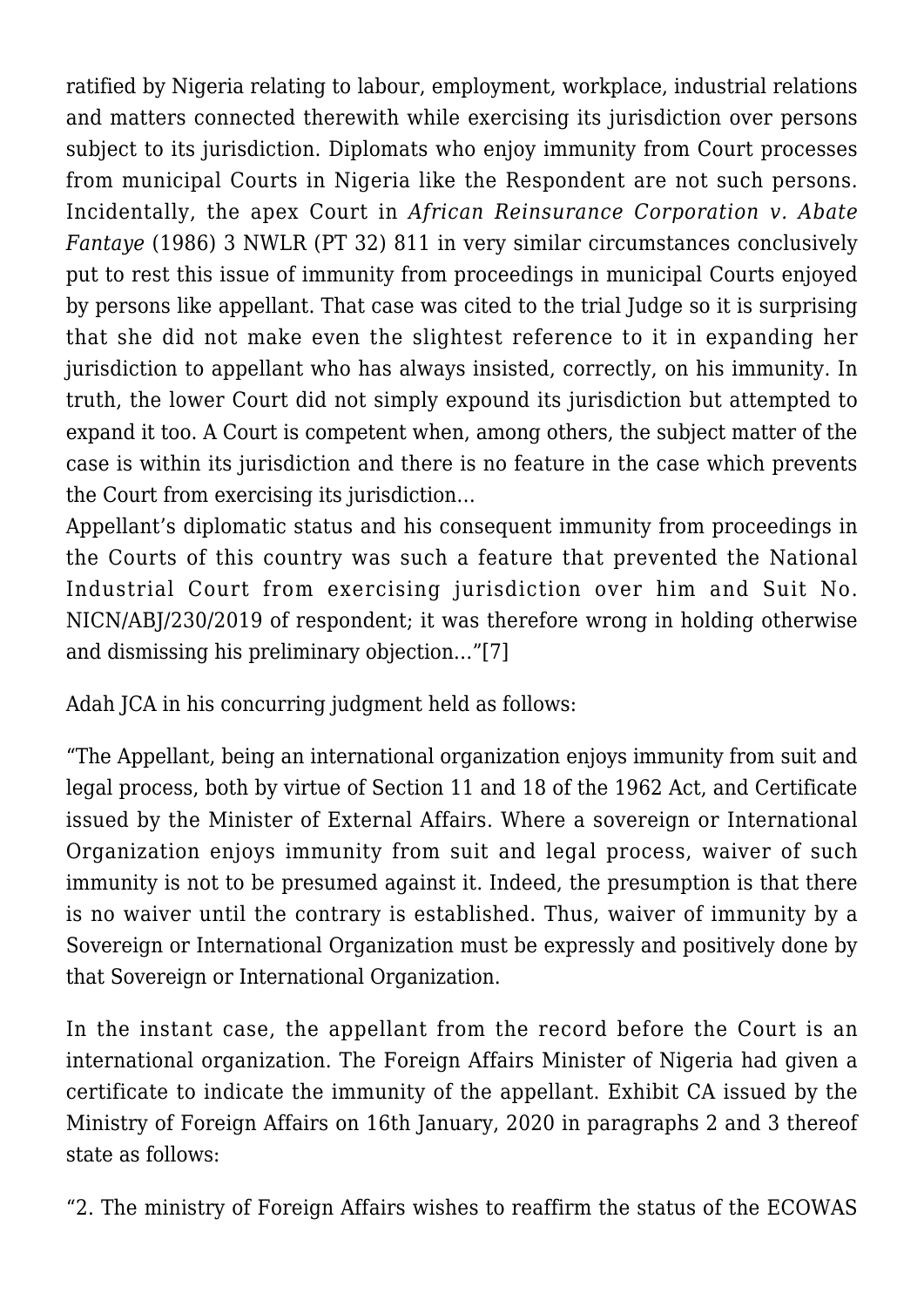Commission as an international organization and the immunity and privileges of the Commission and its staff members with exception of Nigerians and holders of Nigeria permanent residency from Criminal, Civil and Administrative proceedings by virtue of ECOWAS Revised Treaty by of 1993, which was ratified by the Federal Republic of Nigeria on 1st July, 1994.

3. The Headquarters Agreement between the ECOWAS Commission and the Federal Republic of Nigeria also confers immunity on officials and other employees of ECOWAS by virtue of Article VII (3) (C) of the Agreement."

It is very clear therefore, that the appellant is covered by the Diplomatic Immunities and Privileges Act and is not amenable to the jurisdiction of the Municipal Courts. The fact that their base is in Nigeria or that Nigeria is the Host Country of the appellant does not make the appellant subserviate to the jurisdiction of Nigerian Courts. It is therefore, the law as stated lucidly in the leading judgment of my learned brother that the lower Court has no jurisdiction to entertain the claim against the appellant…"[\[8\]](#page-4-4)

<span id="page-3-4"></span><span id="page-3-3"></span>This is not the first time Nigerian courts have dealt with the issue of impleading a diplomat or foreign sovereign before the Nigerian court[.\[9\]](#page-4-5) The decision of the trial judge was surprising in view of the weight of authorities from the Nigerian Supreme Court and Court of Appeal on the concept of diplomatic immunities in Nigeria. The claimant/respondent may have argued that matters of employment qualify as waiver of diplomatic immunity, but this position has never been explicitly endorsed by Nigerian courts. The Supreme Court of Nigeria has only accepted the concept of waiver in situations where the person claiming immunity entered into commercial transactions with the claimant.[\[10\]](#page-4-6)

<span id="page-3-5"></span>Looking at the bigger picture how does an employee who has been unfairly dismissed by a diplomatic organisation gain access to justice in Nigerian and African courts? Should the law be reformed in Nigeria and African countries to take into account the interest of employees as weaker parties?

<span id="page-3-0"></span>[\[1\]](#page-0-0) *President of the Commission of ECOWAS v Ndiaye* (2021) LPELR-53523(CA).

<span id="page-3-2"></span><span id="page-3-1"></span> $^{[2]}$  $^{[2]}$  $^{[2]}$ Diplomatic Immunities and Privileges Act, Cap D9 LFN 2004 ss 1, 3-6.